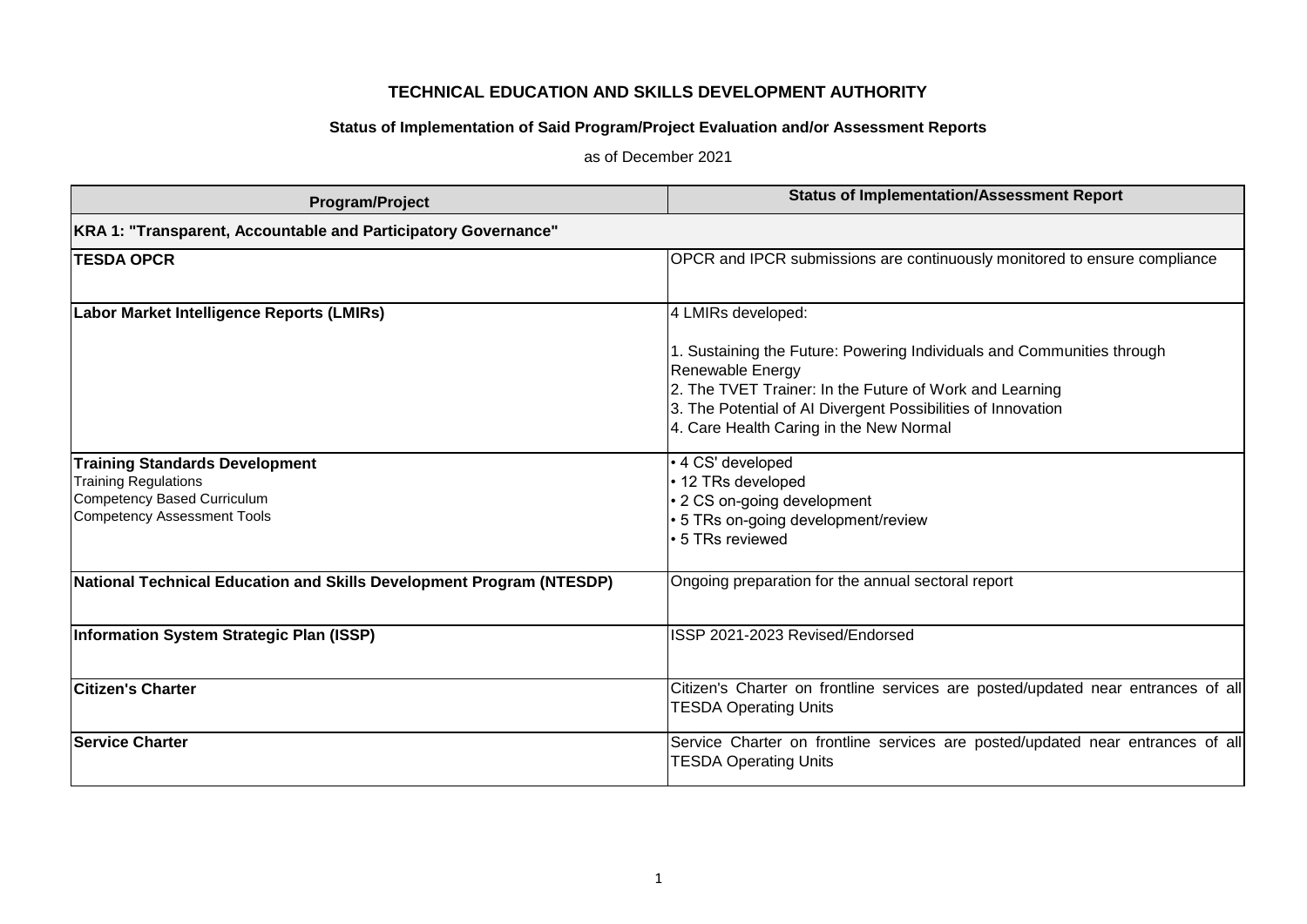| <b>ISO Certification</b>                                              | • 100% compliance with the ISO standards and QMS procedures                       |
|-----------------------------------------------------------------------|-----------------------------------------------------------------------------------|
|                                                                       | • Monitoring of the Corporate Registry of Relevant Risks and Opportunities (RRRO) |
|                                                                       |                                                                                   |
| Quick Response Mechanism to Citizen's Feedback                        | Quick response mechanisms to Citizens' feedbacks and queries are continuously     |
|                                                                       | maintained, such as the TESDA website, TESDA Facebook account, face-to-face       |
|                                                                       | encounters with the Public Assistance Counter Officer, Call Center Unit and SMS   |
|                                                                       | or calls to TESDA Hotline.                                                        |
| <b>TESDA Efficiency and Integrity Board</b>                           | Efficiency and Integrity Development Plan (EIDP) continuously implemented         |
|                                                                       | Continuous monitoring of complaints and cases against officials and employees     |
|                                                                       |                                                                                   |
| KRA 2: "Poverty Reduction and Empowerment of the Poor and Vulnerable" |                                                                                   |
| <b>Competency Assessment and Certification</b>                        | 634,799 persons assessed                                                          |
|                                                                       | 583,987 persons certified                                                         |
| <b>Trainers Training</b>                                              | Conduct of National Trainers Development Program:                                 |
|                                                                       | 1. Executive - 239 trained                                                        |
|                                                                       | 2. Supervisory - 137                                                              |
|                                                                       | 3. Teaching Personnel - 160                                                       |
|                                                                       | 4. Non-Teaching Personnel - 95                                                    |
| <b>Trainers Certification</b>                                         | By Qualifications = 36,408                                                        |
|                                                                       | By Warm Body = $20,826$                                                           |
| <b>TVET Scholarship*</b>                                              |                                                                                   |
| Training for Work Scholarship Program (TWSP)                          | Enrolled: 222,901                                                                 |
|                                                                       | Graduates: 150,103                                                                |
|                                                                       | Enrolled: 11,773                                                                  |
| <b>Private Education Student Financial Assistance (PESFA)</b>         | Graduates: 10,717                                                                 |
| <b>Special Training for Employment Program (STEP)</b>                 | Enrolled: 80,643                                                                  |
|                                                                       | Graduates: 54,183                                                                 |
| Universal Access to Quality Tertiary Education Act (UAQTEA)           | Enrolled: 46,411                                                                  |
|                                                                       | Graduates: 17,549                                                                 |
| <b>Delivery Modes</b>                                                 |                                                                                   |
| <b>Institution-Based Training Programs</b>                            | Enrolled: 572,688                                                                 |
|                                                                       | Graduates: 526,357                                                                |
| <b>Enterprise-Based Training Programs</b>                             | Enrolled: 84,057                                                                  |
|                                                                       | Graduates: 86,004                                                                 |
| <b>Community-Based Training Programs</b>                              | Enrolled: 583,354                                                                 |
|                                                                       | Graduates: 544,828                                                                |
|                                                                       |                                                                                   |